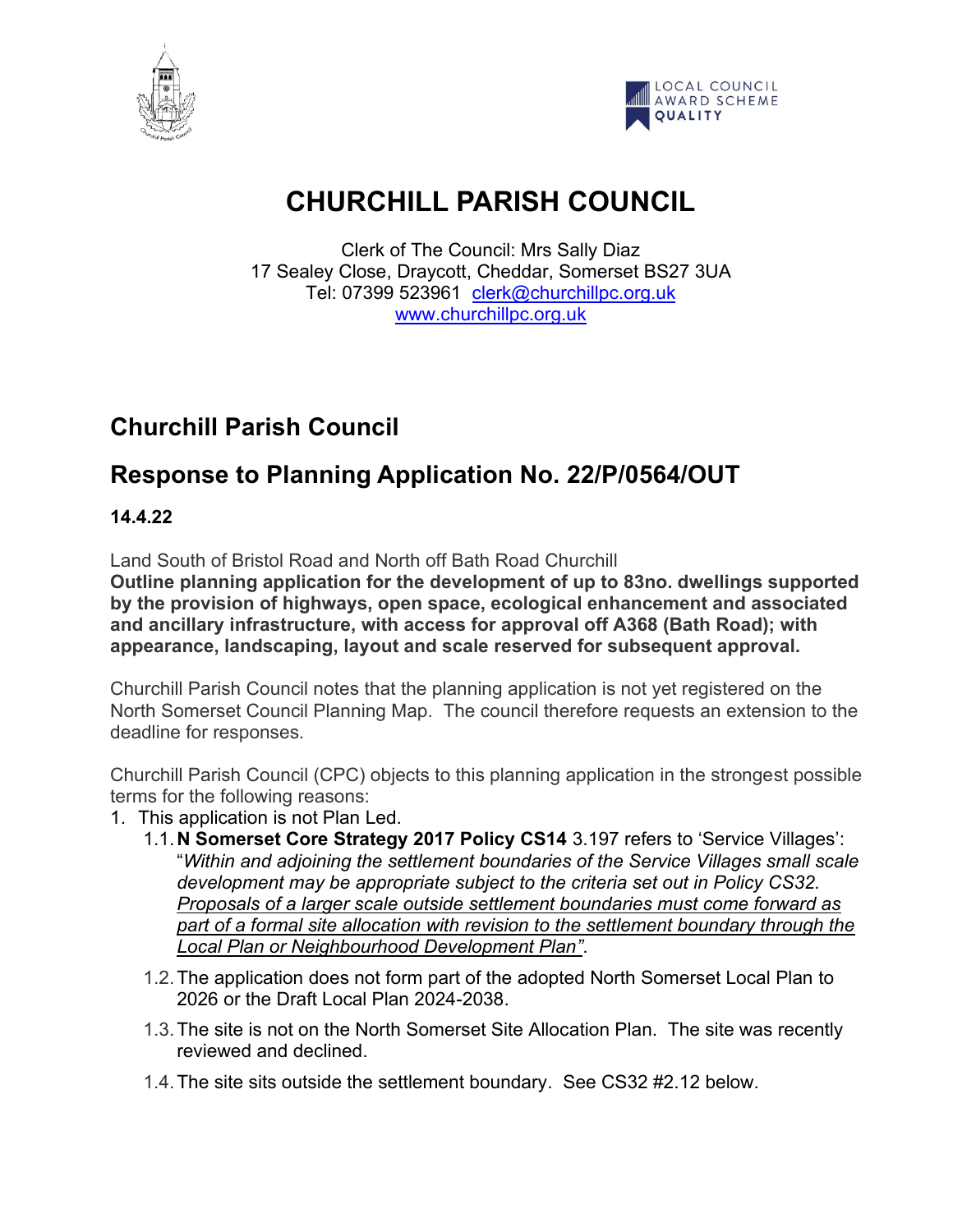- 1.5.Churchill Parish Council supports the officer's view expressed in Pre Application Advice (#5 in the Design and Access Statement) that "the quantum of development was too great". This is certainly the case now for this entire parish.
- 2. **Ref N Somerset Core Strategy CS32**: Churchill Parish Council supports the Officer's view (Design & Access Statement #5 Pre-Application advice. "*Confirmation was given that struct adherence would be made to Policy CS32 with regard to adjacency to settlement boundaries* particularly as this application contravenes CS32 for service villages for the following reasons:
	- *2.1.CS32 New residential development will generally be acceptable in principle within settlement boundaries and appropriate development up to about 25 dwellings adjoining settlement boundaries, provided it respects the scale and character of the village and the site's location, and is not in the Green Belt. The additional flexibility is intended to enable small scale proposals to come forward which will enhance sustainability in its wider sense. The Council will not support proposals which either on their own or in aggregate cause significant adverse impacts on the character or functioning of the village.*
	- *2.2.CS32 The policy allows for residential schemes to be brought forward adjoining the service village settlement boundaries of up to about 25 dwellings. Larger sites must be brought forward as site allocations to ensure they are brought forward through the plan led system, subject to appropriate consultation, and infrastructure planning. The purpose of the policy is to allow small scale residential development to come forward within and adjoining the villages where they are in sustainable locations, would not adversely impact on the character, setting or appearance of the village and the local infrastructure is able to support the additional development (for example in respect of school places, community buildings and foul and surface*  water drainage systems). In this respect the cumulative impact of development will *be a significant consideration and a succession of piecemeal developments which individually or taken together have an adverse effect on any individual village are unlikely to be supported*
	- *2.3.*This development when aggregated with the recent development of circa 300 new dwellings in Churchill and Langford, will have a more than significant adverse impact on the character and functioning of the villages of Churchill and Langford.
	- *2.4.*The construction of the recent housing developments has not brought additional infrastructure in terms of additional school places, improved GP facilities, better, reliable public transport. The reverse has taken place. The Sports Centre has closed, the Fish and Chip shop will shortly close, the local lanes are becoming rat runs making it difficult for local residents to walk or cycle in our villages or pursue active travel in any way. The village hall is no longer of a suitable size.
	- *2.5.*Further aggregation with the new developments in Sandford and Wrington and Congresbury has added significant pressure on places at Churchill Academy, and the GP surgery in Pudding Pie Lane. Patients are having to travel to Worle, and Yatton for routine GP appointments.
	- *2.6.*This application cannot be claimed to constitute a 'small scale' development in this rural area.
	- 2.7. *"It results in a form, design and scale of development which is high quality, respects and enhances the local character, contributes to place making and the*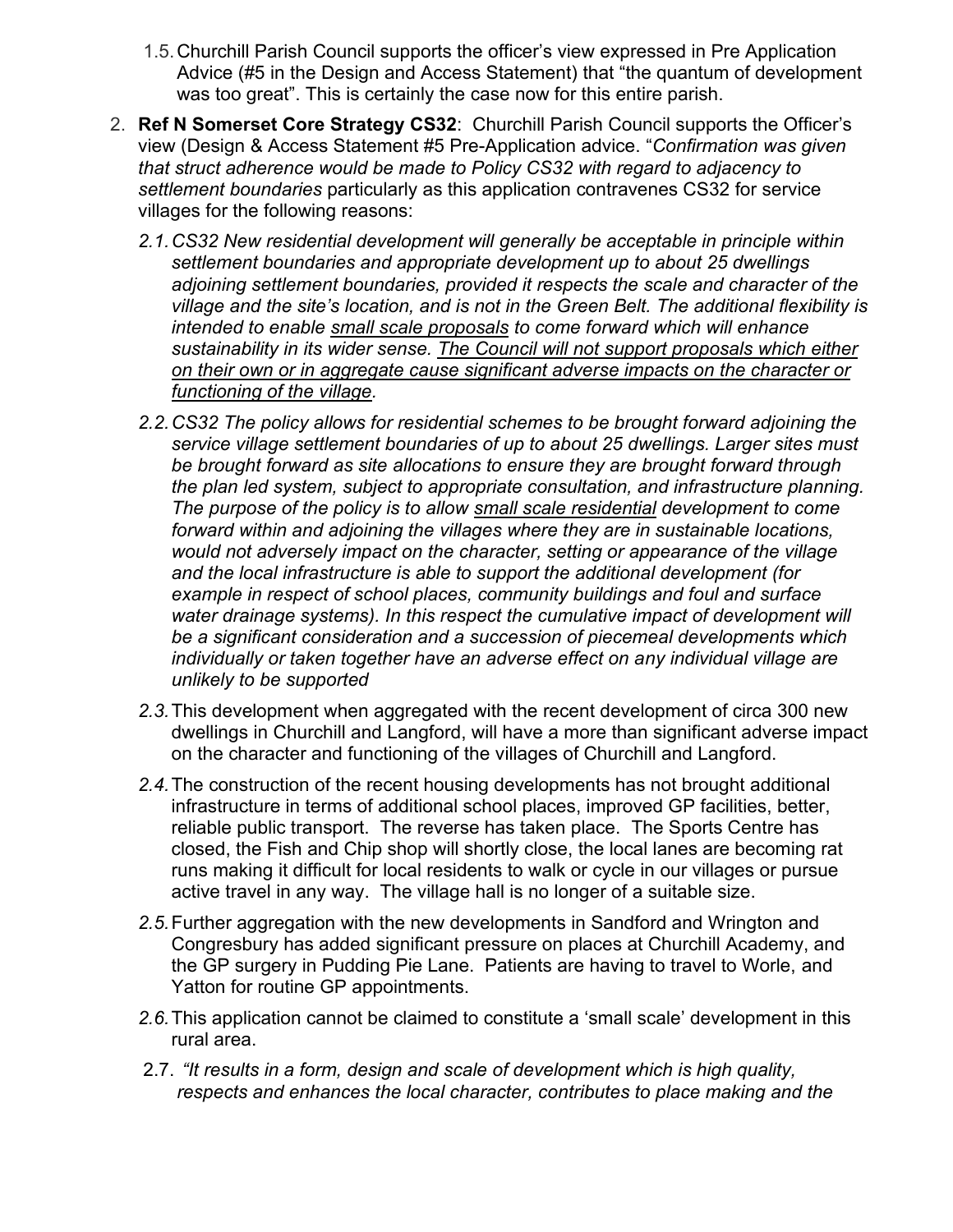*reinforcement of local distinctiveness, and can be readily assimilated into the village;"* This is a large development of dense housing adjacent to the Mendip Hills AONB and cannot be said to 'enhance the local character' or 'contribute to place making and reinforcement of local distinctiveness. It cannot be claimed that it will readily assimilate into the village as it lies well outside of the Settlement Boundary.

- 2.8.This application needs to be viewed in relation to the scale of development which this Parish is struggling to absorb over the last few years. The massive overdevelopment has outgrown the village amenities. It has increased its carbon footprint and is damaging its rural distinctiveness and character.
- 2.9.NS Council is wishing to become net zero in carbon emissions by 2030. This development will be car-dependent and will result in increased carbon footprint and further congestion on the A38 which is already heavily congested at peak times. The A368 to Bath is narrow and windy not a good commuter route. Widening this road, removing valuable ancient hedgerows at the access of this urbanising development cannot be considered to be appropriate mitigation.
- 2.10. Appropriate public transport is unsustainable in this rural environment as has been recently demonstrated by the reduction in services.
- 2.11. *"It demonstrates safe and attractive pedestrian routes to facilities within the settlement within reasonable walking distance".* It is noted that the public footpath running through the site forming a direct route to the A38 will be altered. A footpath through fields would be set to become a path through 'urban streets'.
- *2.12. "Sites outside the settlement boundaries in excess of about 25 dwellings must be brought forward as allocations through Local Plans or Neighbourhood Plans."*
	- 2.12.1. It is not on the North Somerset Council (NSC) Site Allocations Plan (SAP) or either of the Local Plans. See #1 above.
	- 2.12.2. The Developers are claiming that the site lies adjacent to a new, (Newlands) site which is outside of but adjacent to, the Settlement Boundary and therefore claim that the site is adjacent to the Settlement Boundary. Were this argument to be permitted, it would set a precedent and constitute disjointed incrementalism on a massive scale throughout the service villages of North Somerset and would further contravene Policy CS32 which is very clear: See #2 above.
	- 2.12.3. Churchill Parish Council is currently developing a Neighbourhood Plan. This has been held up due to the forthcoming Draft Local Plan. Further to #2 above, the site is not included in the proposed Churchill Neighbourhood Plan the draft of which has already been submitted for comment.
	- 2.12.4. Churchill Parish Council further notes that this site has been previously considered by NSC through its SHLAA and discounted.
- 3. The site lies adjacent to the Mendip Hills Area of Outstanding Natural Beauty (AONB)
	- *3.1.*The AONB is prized for its tranquillity. This application contravenes paragraph 185 of the NPPF 2019 regarding the appropriateness of new development stating *"… it should*

*a) mitigate and reduce to a minimum potential adverse impacts resulting from noise from new developments – and avoid noise giving rise to significant adverse impacts on health and the quality of life".*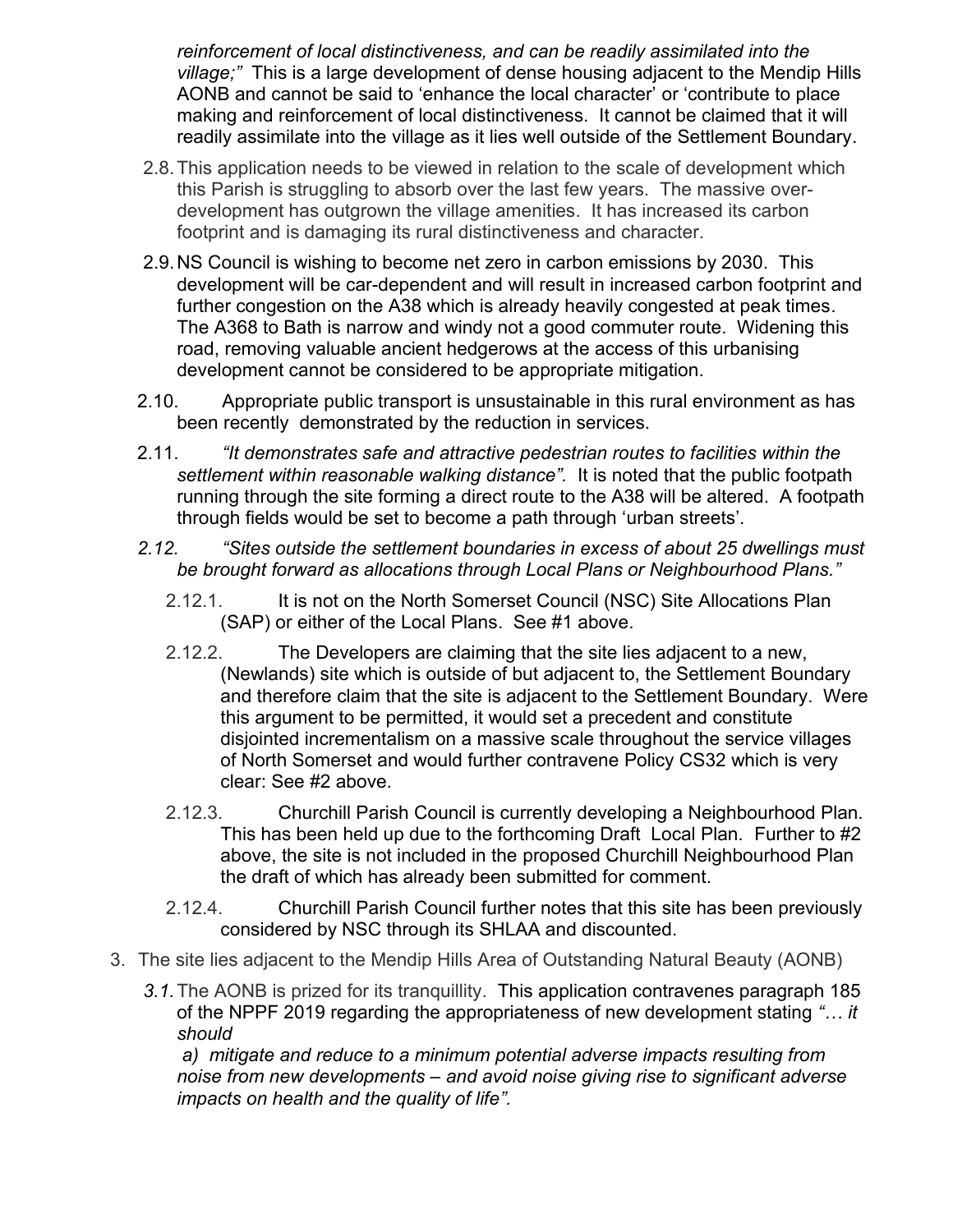*b) identify and protect tranquil areas which have remained relatively undisturbed by noise and are prized for their recreational and amenity value for this reason;* 

*c) limit the impact of light pollution from artificial light on local amenity, intrinsically dark landscapes and nature conservation'.* 

- 3.2.The DEFRA 25 Year Environment Plan 2018 sets out under paragraph 2.2.1 that '*Some of England's most beautiful landscapes and geodiversity are protected via a range of designations including National Parks and Areas of Outstanding Natural Beauty... Over the next 25 years we want to make sure they are not only conserved but enhanced.'*
- 3.3.Development on this site is in contravention of NSC's Policy DM11: *"Development which would have an adverse impact on the landscape, setting and scenic beauty of the Mendip Hills AONB, including views into and out of the AONB, will not be permitted unless in exceptional circumstances and where it can be demonstrated that it is in the public interest."* The south-east boundary of this proposal lies only a few metres of the AONB and will be overseen from the AONB to the south and south west. These are places that are much visited and valued by local residents and tourists for their tranquillity and scenic beauty. The urbanisation of the development cannot be screened. This development is definitely not considered to be in the public interest.
- 4. NS Core Strategy CS9 **– Living within Environmental Limits**
	- 4.1.CS9 states, "*The existing network of green infrastructure will be safeguarded, improved and enhanced by further provision, linking in to existing provision where appropriate, ensuring it is a multi-functional, accessible network which promotes healthy lifestyles, maintains and improves biodiversity* [see 7.3 below] *and landscape character and contributes to climate change objectives. Priority will be given to: the promotion of the north slopes of the Mendip Hills AONB as subregional corridors for biodiversity, recreation and landscape retention.*
	- 4.2. Churchill Parish Council is at a loss to know how this application could possibly respect this Core Strategy.
	- 4.3.The footpath that is shown to link the site to the A368 is misplaced on the applicant's plans as it is shown as being on private land adjacent to the site. This is incorrect. North Somerset's footpath officer has been informed.
	- 4.4.This footpath comes directly out onto the A368.
- 5. NSC Core Strategy CS1: Addressing climate change and carbon reduction:
	- 5.1. *"Developments of 10 or more dwellings should demonstrate a commitment to maximising the use of sustainable transport solutions, particularly at Weston-super Mare. Opportunities for walking, cycling and use of public transport should be maximised through new development and in existing areas emphasising the aim to provide opportunities that encourage and facilitate modal shift towards more sustainable transport modes".* It is only a matter of time before the parts of the site which are dedicated to the environment will have applications for further housing.
	- 5.2. The lack of any significant local employment and lack of appropriate public transport means that residents of this proposed estate will be car-dependent. The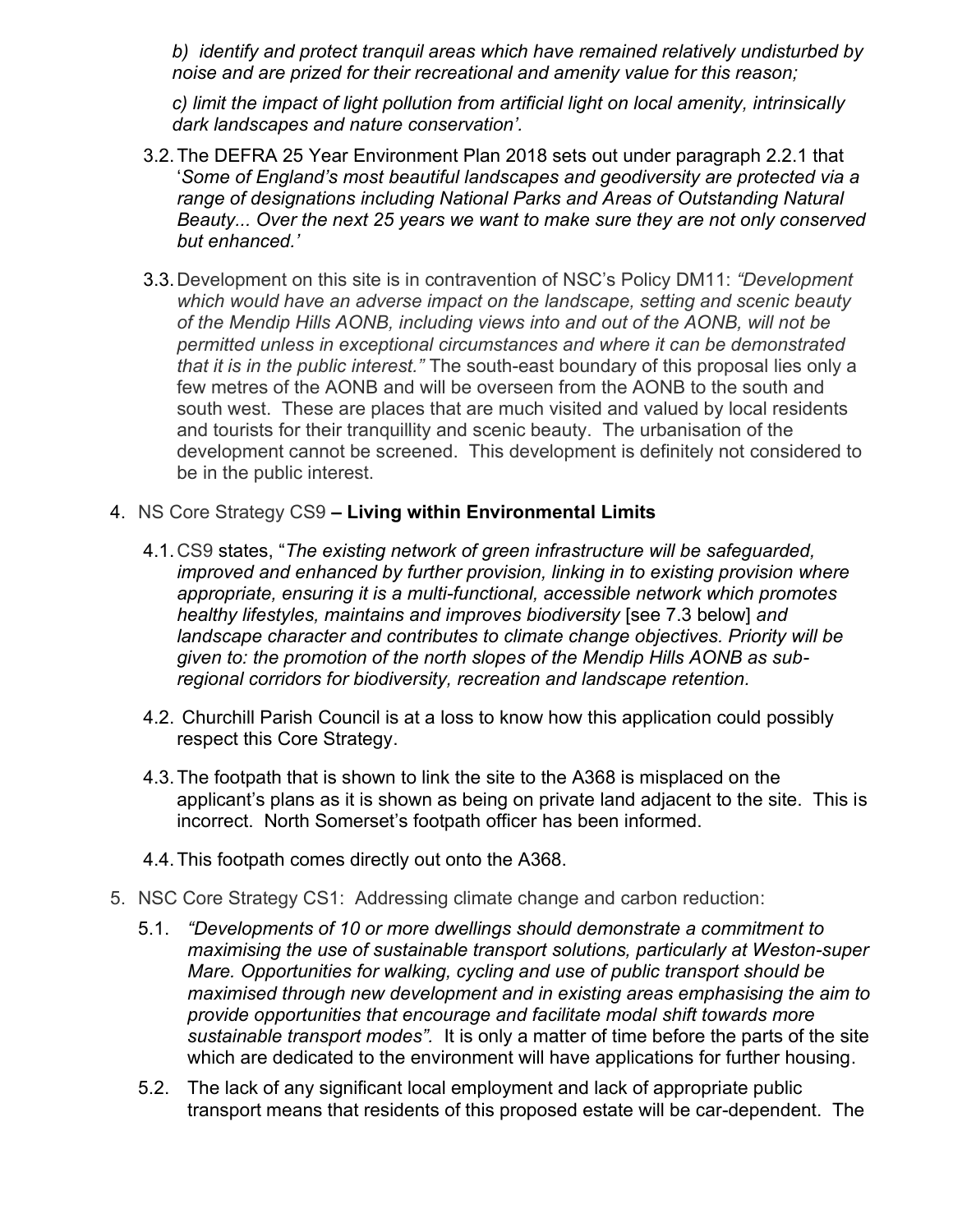increased volume of traffic generated by this application will reduce the capability of existing residents to walk and cycle on narrow lanes bordered by grass verges which are an important feature of the village scene.

- 6. **Ref The applicant's Travel Plan**: The applicant quotes the bus service No 51 (para 3.5). This service only runs 5 times daily, the first morning bus leaving the Nelson Arms (10-15 minute walk from the site) at 8.59am arriving in Weston-S-Mare at 9.39am. The last bus leaves Weston-S-Mare at 4.45pm arriving in Churchill at 5.38 – a long return journey and impossible to work a full day.
	- 6.1. The distances from employment centres are as follows: Bristol 15 miles; Bath 25 miles, and Weston-S-Mare 10 miles.
	- 6.2. The applicant's Design & Access statement states that the distance from the site to the M5 is 4 miles. This is incorrect. The distance is in fact 8 miles.
	- 6.3. The applicant quotes Mendip Outdoor Pursuits and other local amenities as being within walking distance. They have omitted to mention that the A368 is very dangerous for walkers and cyclists. It is used by large numbers of HGVs accessing Yeo Valley in Blagdon or Burrington Combe on their way to the ports, despite the 7.5t weight restriction. There are no pavements. Churchill and Langford are villages, not towns. This safety situation will deteriorate further once the route becomes more accessible to large vehicles when the proposed Banwell Bypass is completed.

### 7. **NS Core Strategy CS3 Environmental Impacts and Flood Risk Assessment**:

- 7.1. 4.6 Design and Access Statement, "..*the Site is entirely within Flood Zone 1 and not susceptible to flooding from pluvial, groundwater, infrastructure or artificial sources.*  Churchill Parish Council challenges this statement. There is ample photographic and written evidence that this cannot be the case.
- 7.2. Pluvial flooding from the Mendip Hills AONB frequently floods the A368. The Newlands site has suffered major difficulties in this respect.
- *7.3.* The applicant maintains *"Investigations have confirmed the possibility of a surface water drainage connection to the existing culverted water course beneath Bristol Road. Investigations have confirmed the possibility of a foul water drainage connection to the existing adopted foul water sewer crossing the northernmost part of the site".*
- 7.4. North Somerset Planning Department will already be aware of the flooding issues regarding the Newlands site on the A38/bordering on the A368. CPC respectfully points out that the A368 regularly floods from rapid surface water coming down from the Mendip Hills. Without the natural soakaway of the pasture of this site, this rapid surface water run-off will further overload an already overloaded surface drainage system. When overloaded, the system disgorges onto the A38 and naturally takes a course down towards Langford before pouring into the Langford Brook which will further enhance the likelihood of serious flooding in Blackmoor (Lower Langford).
- 7.5. There is the further issue of the foul water drainage system being already overloaded.
- 7.6. **NSC Core Strategy CS4 Nature Conservation**. This application fails to meet the criteria set out in CS4.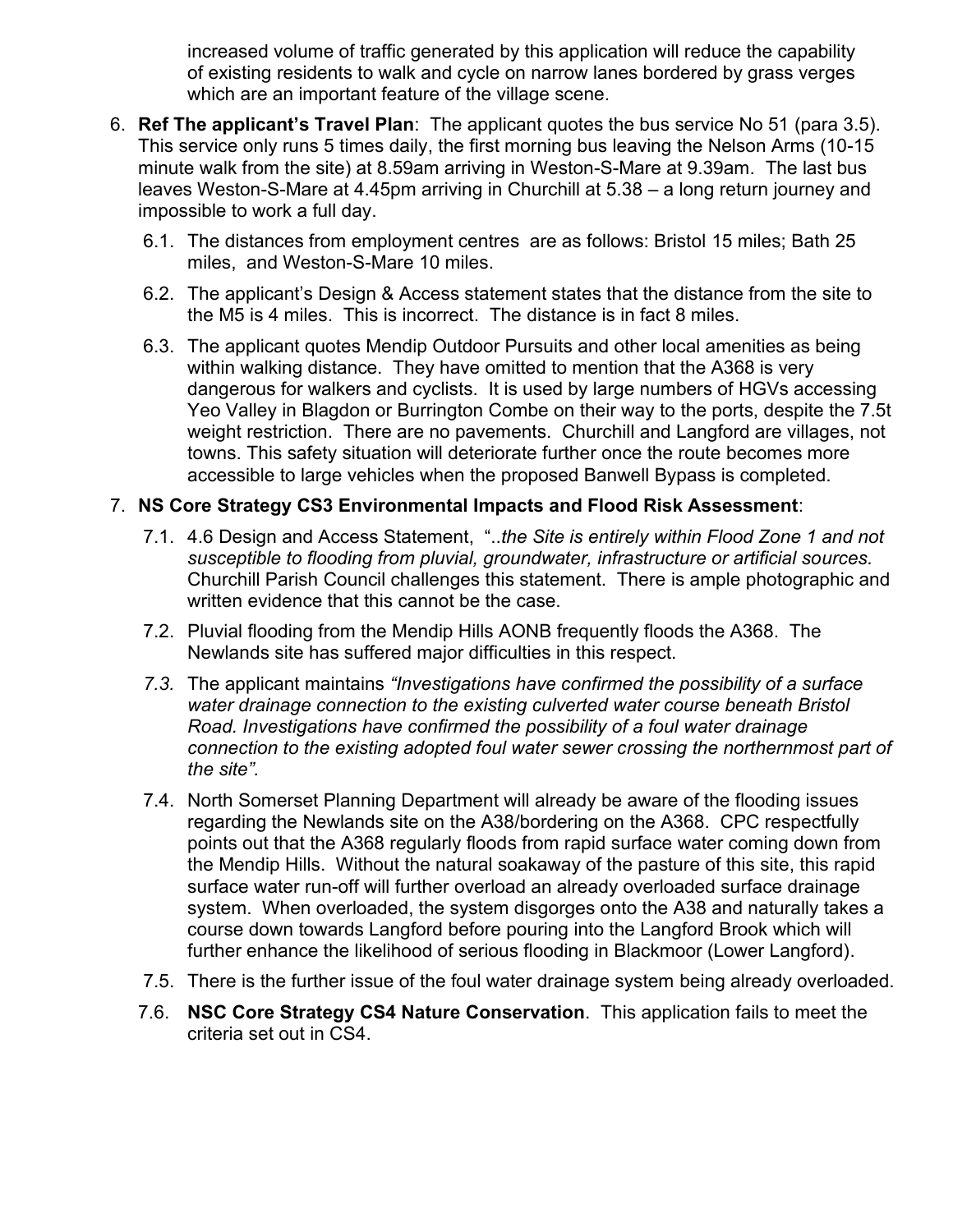7.7. Biodiversity Net Gain cannot be relied upon. It appears that there is no system in place which enables monitoring of offsetting and for measures to be validated. See article by ecologist [Sophus Zu Ermgassen](about:blank) submitted to Parliament.

### 8. **North Somerset Climate Change and Nature Emergency Commitment**:

8.1. All of the proposed houses will need a car to access infrastructure and leisure activities. The proposal contains measures to remove significant stretches of ancient hedgerows.

#### 9. **Ecology**:

- 9.1. Bats: This proposal will destroy a substantial bat flyway/foraging route (including the internationally protected Greater Horseshoes and Lesser Horseshoe bats and a possible 8 further species). The proposed mitigation corridors within the site are entirely inadequate. Excessive illumination is inevitable. Claims of sensitive lighting will not stop individual home-owners choosing their own exterior lighting.
- 9.2. Light pollution will further affect the Mendip Hills AONB and the tranquillity of this part of Churchill.

#### 10.**CS 25 Ensuring safe and healthy communities**.

- 10.1. *3.310: "Any [CIL] contributions will be influenced by the North Somerset School Organisational Plan (2007–2012). This strategic document includes an assessment of future demand for school places and how these may be accommodated. The main conclusions arising from the document which are relevant to the Core Strategy are: To ensure that there is a surplus of around 5 – 7% of places in all schools to enable parental preferences to be realised as much as possible".*
- 10.2. 5<sup>th</sup> Bullet point. *"To monitor the provision of school places across the district to ensure that the supply and availability of school places reflects the needs of its local communities; especially in areas of residential growth".*
- 10.3. To date, the new developments in Churchill of approx 300 homes have not produced expansion of local schools. Children are being offered school places as far as Backwell and Worle, adding to the rush-hour traffic. This would suggest that CS25 2.210 cannot be met now. With the additional houses (196) allocated in the Draft Local and the existing schools already full, indicates that children living in Churchill will not be able to attend the local schools that are within walking/cycling distance..

#### 11.**CS26: Supporting healthy living and the provision of health care facilities**:

11.1.This application will put further pressure on our existing GP Surgery, Mendip Vale Medical Practice. It is extremely difficult to get a GP appointment now. See #2.5 above.

#### 12.**NS Core Strategy CS27: Sport, recreation and community facilities**:

- 12.1.Churchill Sports Centre has been closed since March 2020. Its future is in doubt. The existing recreation field is in full use.
- 13.**Public Transport and Travel**: Also see #6 above.
	- 13.1. Churchill is 4.5 miles from the nearest railway station at Yatton and does not have a bus link to it. The nearest bus stop is on the A38, but this mainly caters for services to Bristol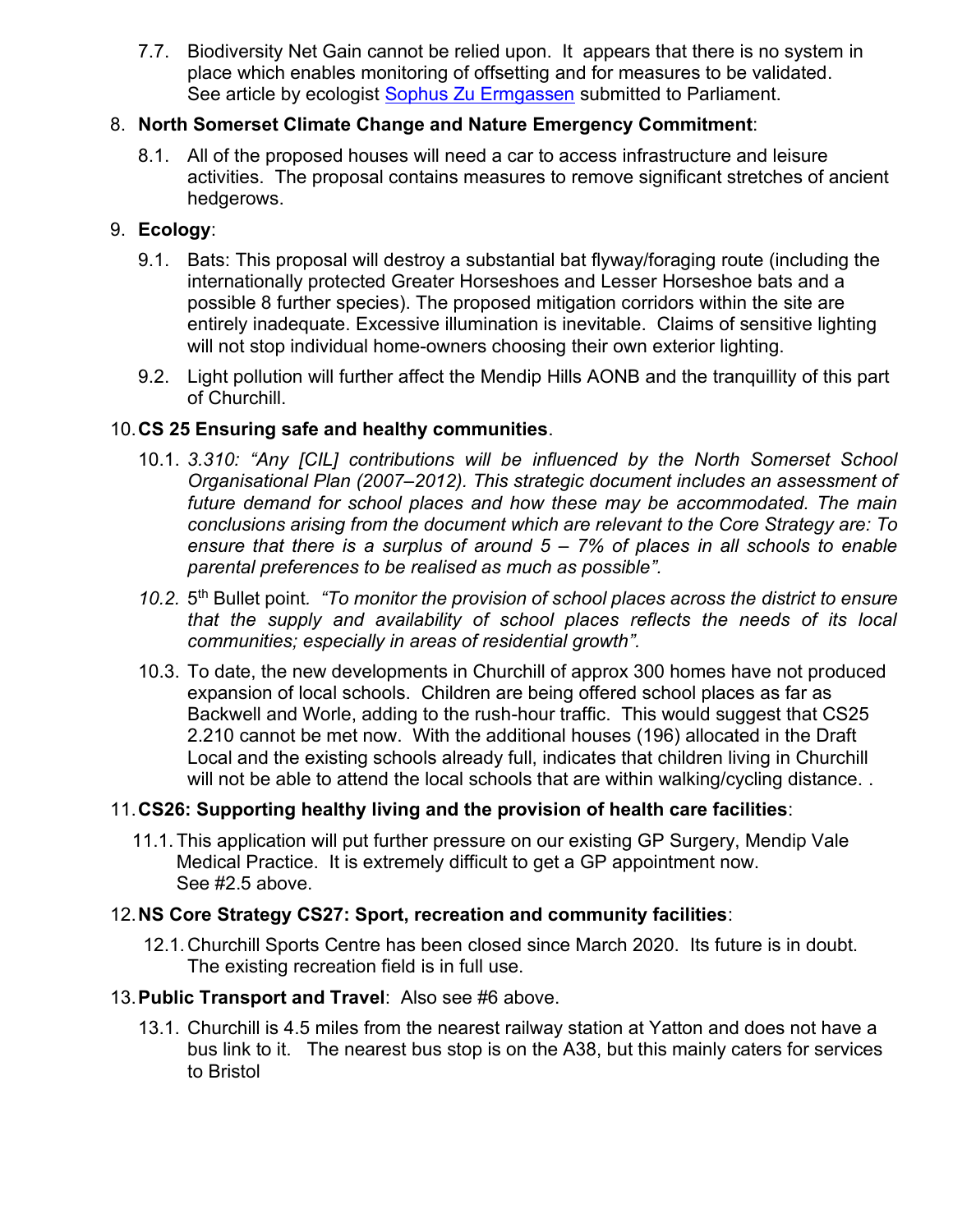- 13.2. There is a very limited bus service to Weston-S-Mare which takes a long time, and runs infrequently and is subject to frequent delays see #6 above.
- 14.CPC further draws attention to Avon Fire & Rescue Service report. "Central Government does not provide any funding to Avon Fire & Rescue Service for the capital cost of growthrelated infrastructure …."
	- *14.1. "Therefore, Avon Fire & Rescue Service may need to become reliant on local support funding through either developer contributions, Section 106 of the Town and Country Planning Act 1990, through the Community Infrastructure Levy (CIL) …."*
	- *14.2. "These developments will contribute to a significant increase in demand for Avon Fire & Rescue Service. As the population increases, so does the demand. This has an added impact upon the current resources therefore stretching our assets to meet this demand."*
	- *14.3. "It is accepted that Avon Fire & Rescue Service will not be increasing the number of resources or assets to manage with this growth."*
- 15.The National Planning Policy Framework 2019 (NPPF) states that planning applications for '...development resulting in the loss or deterioration of irreplaceable habitats (such as ancient woodland and ancient or veteran trees) should be refused unless there are wholly exceptional reasons, and a suitable compensation strategy exists'. There is one specific tree which is protected with a TPO.
- 16.The NPPF 2019 (paras 102 and 103). states that planning should, "actively manage patterns of growth in support of the opportunities to promote walking, cycling and public transport use. In assessing applications for development paragraph 108 notes assessments should ensure:
	- 16.1. appropriate opportunities to promote sustainable transport modes can be or have been – taken up, given the type of development and its location;
	- 16.2. safe and suitable access to the site can be achieved for all users; and
	- 16.3. any significant impacts from the development on the transport network (in terms of capacity and congestion), or on highway safety, can be cost effectively mitigated to an acceptable degree."
	- 16.4. This site cannot ensure any of the above. It is already too dangerous to walk or cycle in Church Lane and King Road during term time. Residents including school children have to walk in the middle of the road.
- 17.NPPF (2021) 78: Rural Housing:
	- 17.1. *In rural areas, planning policies and decisions should be responsive to local circumstances and support housing developments that reflect local needs*.
	- 17.2.The above paragraphs have amply demonstrated that there is no further need for housing estates that are not connected to good public transport and will put further pressure on already stretched infrastructure (see #2 above) in this rural area. As evidence of the the lack of local demand the new developments are being advertised in London, Manchester and Birmingham. Further urbanisation as represented by this application will destroy the character of the villages of Churchill and Langford.

## **18.Statement of Community Involvement :**